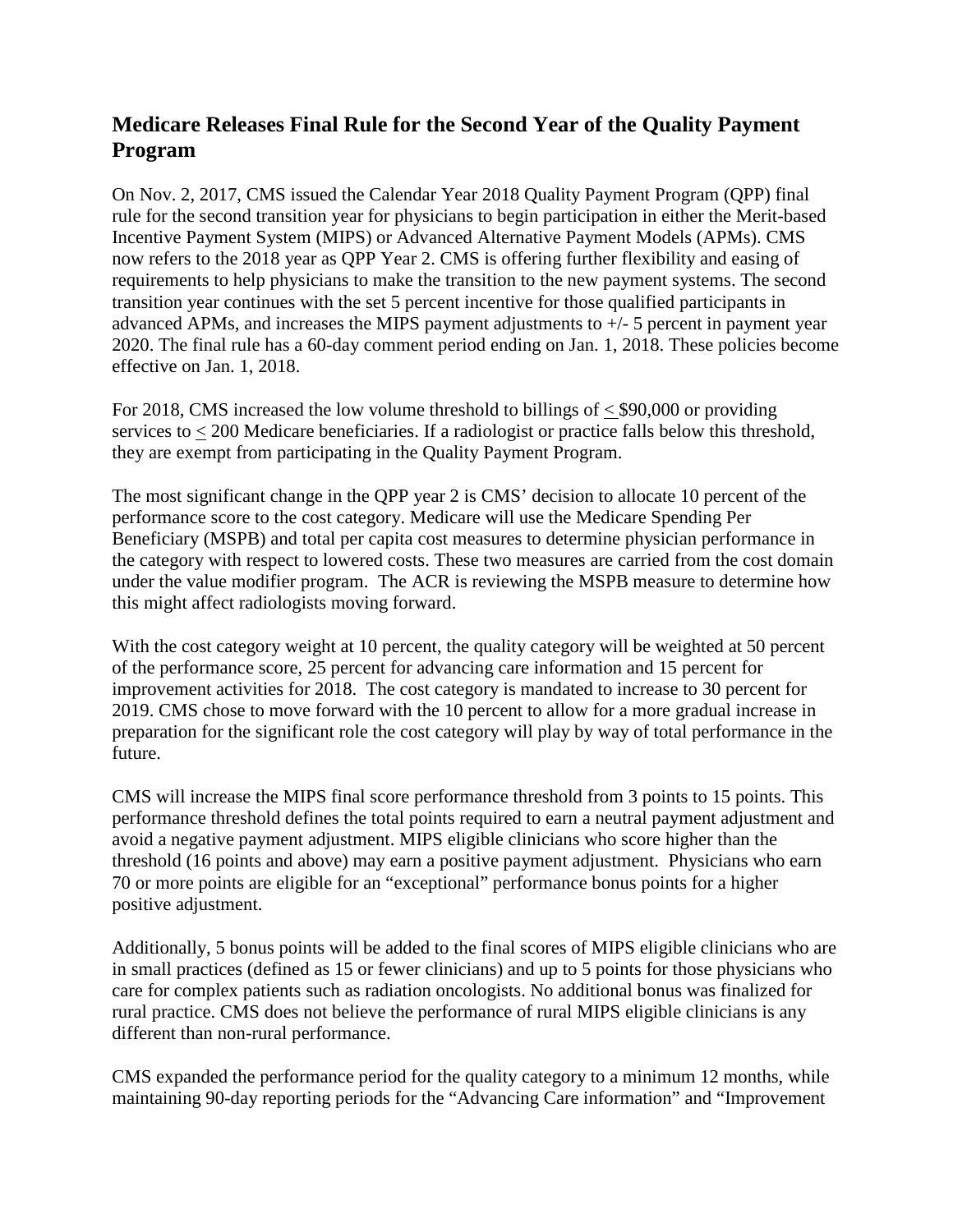Activities" performance categories. CMS will calculate measures in the cost category based on 12 months of claims data.

The table below summarizes the reweighting scenarios of the four MIPS performance categories finalized for the QPP performance year 2 determining the final score for payment year 2020. Many diagnostic radiologists will continue to benefit from the potential "special statuses" (nonpatient facing, hospital based, small practice, rural/HPSA) that will determine reweighting for the Advancing Care Information category. And in many cases, radiology groups may have the cost category reweighted as well if measure data is not available.

| $\ldots$ , $\ldots$ , $\ldots$                                  |                |       |                                  |                                                |
|-----------------------------------------------------------------|----------------|-------|----------------------------------|------------------------------------------------|
| Reweighting Scenario                                            | <b>Quality</b> | Cost  | <b>Improvement</b><br>Activities | <b>Advancing</b><br>Care<br><b>Information</b> |
| No Reweighting Needed                                           |                |       |                                  |                                                |
| - Scores for all four performance categories                    | 50%            | 10%   | 15%                              | 25%                                            |
| Reweight One Performance Category                               |                |       |                                  |                                                |
| -No Cost                                                        | 60%            | $0\%$ | 15%                              | 25%                                            |
| -No Advancing Care Information                                  | 75%            | 10%   | 15%                              | $0\%$                                          |
| -No Quality                                                     | $0\%$          | 10%   | 45%                              | 45%                                            |
| -No Improvement Activities                                      | 65%            | 10%   | $0\%$                            | 25%                                            |
| Reweight Two Performance Categories                             |                |       |                                  |                                                |
| -No Cost and no Advancing Care Information                      | 85%            | $0\%$ | 15%                              | $0\%$                                          |
| -No Cost and no Quality                                         | $0\%$          | $0\%$ | 50%                              | 50%                                            |
| -No Cost and no Improvement Activities                          | 75%            | $0\%$ | $0\%$                            | 25%                                            |
| -No Advancing Care Information and no Quality                   | $0\%$          | 10%   | 90%                              | $0\%$                                          |
| -No Advancing Care Information and no<br>Improvement Activities | 90%            | 10%   | $0\%$                            | $0\%$                                          |
| -No Quality and no Improvement Activities                       | $0\%$          | 10%   | $0\%$                            | 90%                                            |

#### **TABLE 29: Performance Category Redistribution Policies for the 2020 MIPS Payment Year**

## **Quality**

As mentioned above, the quality category performance period is a the full 2018 calendar year. Additionally, CMS is increasing the data completeness requirement to 60 percent for all submission mechanisms except for Web Interface and CAHPS. CMS will maintain the quality scoring standards as such:

- 3-point floor for measures that can be reliably scored against a benchmark
- 3 points for measures without a benchmark or not meeting case minimums (20 cases)
- Bonus for additional high priority measures (up to 10 percent of quality category denominator)
- Bonus for end to end reporting (up to 10 percent of quality category denominator)

CMS proposed that MIPS eligible clinicians be allowed to report measures through multiple submission mechanisms to allow more flexibility in Year 2 to meet the requirements of each performance category Quality, Improvement Activities or Advancing Care Information. However, CMS finalized that individual MIPS eligible clinicians and groups may elect to submit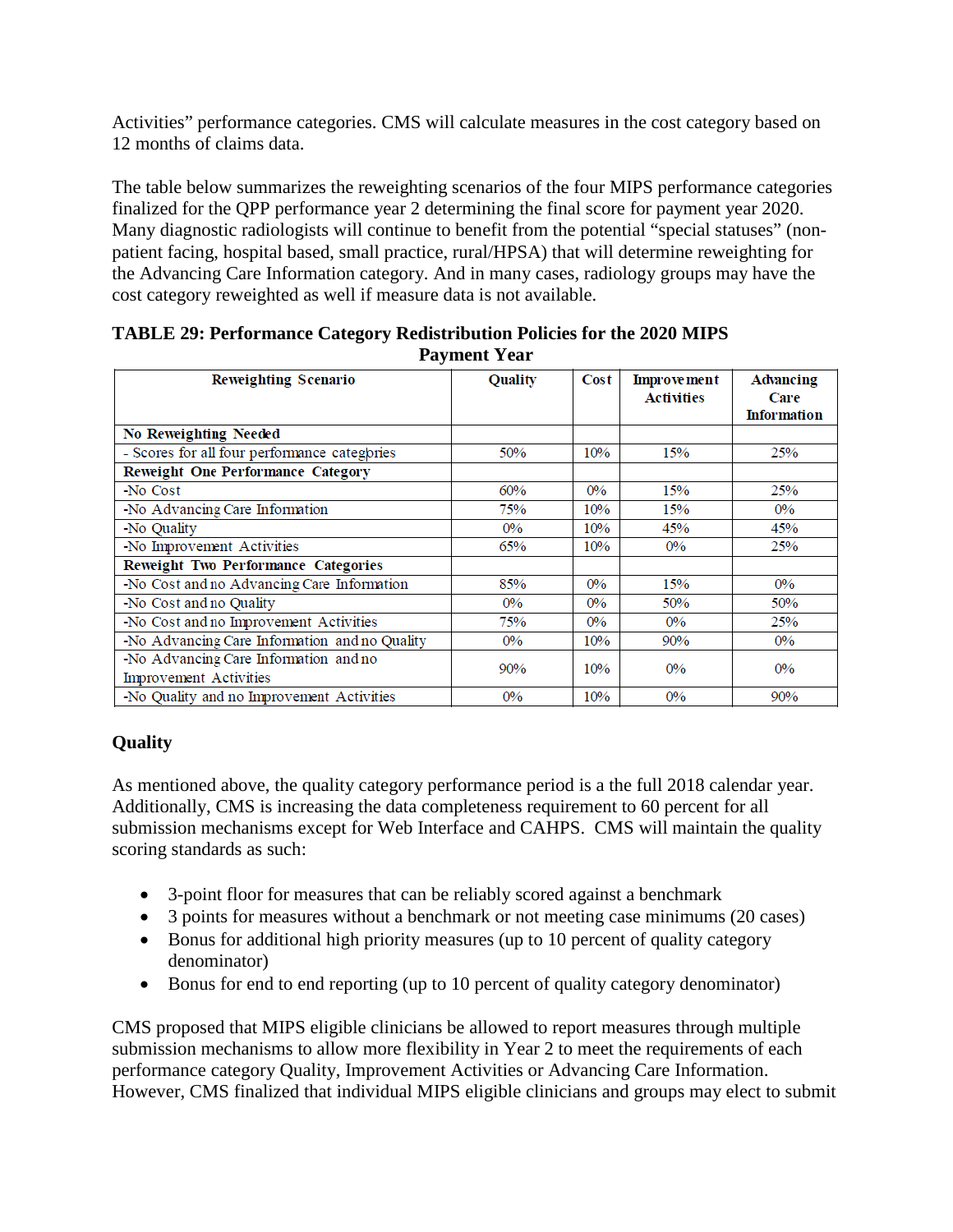information via multiple mechanisms. However, they must use the same identifier for all performance categories and only use one submission mechanism per performance category.

#### **Facility-based Measures**

CMS will allow clinicians to use facility-based measurement in year 3 (2019) of the Quality Payment Program. They will use the 2018 year to ensure operational readiness to offer facilitybased measurement and educate the eligible provider community.

## **Topped-out Measures**

CMS finalized a 4-year timeline for identifying and removing topped out measures. For a measure to be "topped out" it must be identified as such for at least 2 consecutive years and be available for comment prior to rule-making for the 4th year. Starting from year 2, special scoring considerations will be used for topped out measures, namely there will be a maximum score of 7 points. For most current measures, determination of "topped out" will be based on comparison to the 2018 performance period. Thus, the earliest most measures can be removed is 2021. It is important to note that a measure could be deemed topped out in one reporting mechanism, but not reach topped out status in another. In this scenario, the measure would only undergo topped out methodology within the reporting mechanism it has been deemed topped out. CMS defines a topped out measure as one whose median performance is 95 percent or higher. CMS describes topped out measure performance as "so high and unvarying that meaningful distinctions and improvement in performance can no longer be made."

CMS finalized six quality measures that CMS proposes to regard as "topped out" for the 2018 performance period. Of these, one is pertinent to diagnostic radiology: Quality Measure 359 - "Optimizing Patient Exposure to Ionizing Radiation: Utilization of a Standardized Nomenclature for Computed Tomography (CT) Imaging" and 2 may be relevant to interventional radiologists ( # 21, Perioperative Care – Selection of Prophylactic Antibiotic and #23, Perioperative Care VTE Prophylaxis. For these six measures, CMS finalized special rules for scoring which involves a cap of 7 points for these measures.

## **Advancing Care Information (ACI) Category**

## **Reweighting/Exempting ACI**

CMS will continue offering the various options for reweighting (i.e., exempting) the Advancing Care Information (ACI) category in performance year 2018/payment year 2020, including automatically reweighting "non-patient-facing" as well as "hospital-based" MIPS-eligible clinicians. Most importantly for radiology, the calculation used by CMS to determine "hospitalbased" eligible clinicians would be expanded to include off-campus outpatient hospital settings (POS 19), thus significantly expanding the number of "patient-facing" radiologists who would be determined hospital-based.

CMS added several new ACI reweighting options — most notably a manual application option for MIPS-eligible clinicians in small practices (15 or fewer clinicians and solo practitioners) who faced an overwhelming barrier to ACI compliance. CMS' deadline for applications to reweight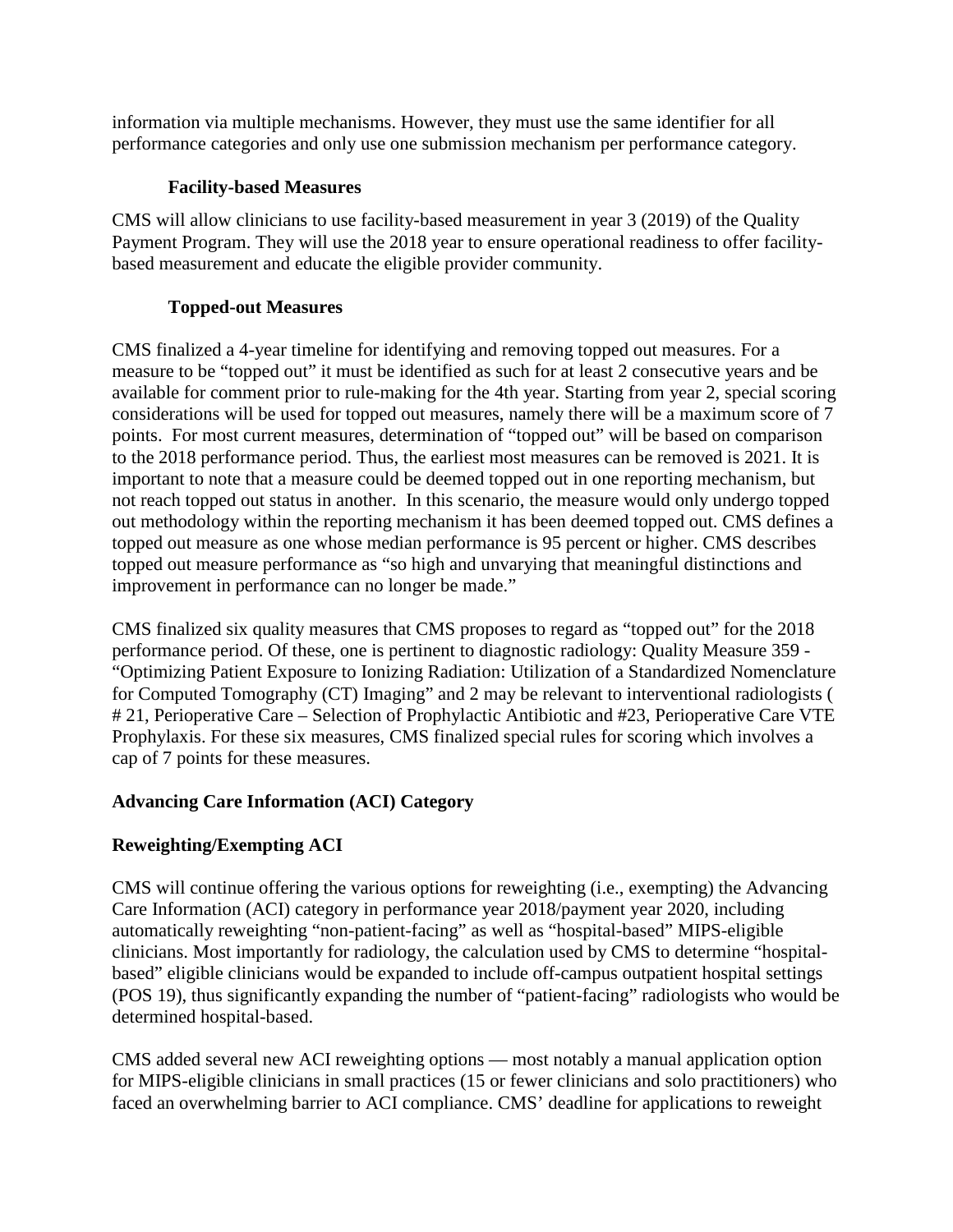ACI of Dec. 31 or later, as specified by CMS, for the performance period in question (2017 as well as 2018).

#### **Participating in ACI**

For those radiologists who plan to participate in ACI, CMS will continue allowing use of 2014 Edition certified EHR technology (CEHRT) as well as the alternative/transitional ACI measures during the 2018 performance year. CMS provides for a 10 percent ACI bonus for those participants who used 2015 Edition CEHRT, thereby increasing the total possible ACI bonus points for that subset of ACI participants from 15 to 25 percent. CMS will continue to award a 10 percent bonus for the advancing care information performance category if a MIPS eligible clinician attests to completing at least one of the specified improvement activities using CEHRT. Table 6 in the rule outlines those improvement activities that are eligible for the ACI performance category bonus including "Consulting AUC using clinical decision support when ordering advanced diagnostic imaging" for the ordering physician.

The ACI measures and alternative/transitional measures in 2018 will remain essentially the same as 2017 with a few administrative changes and error corrections. Exclusions with base score credit from the e-prescribing and health information exchange-related ACI measures would be available for certain participants. Additionally, CMS finalized that a MIPS eligible clinician may earn 10 percentage points in the performance score for reporting to any single public health agency or clinical data registry to meet any of the measures associated with the Public Health and Clinical Data Registry Reporting Objective, as well as earn a 5 percent bonus for reporting to an additional registry.

#### **Improvement Activities**

CMS defines improvement activities as those that support broad aims within health care delivery, including care coordination, beneficiary engagement, population management and health equity. In the final rule, improvement activities remain weighted at 15 percent for the 2018 MIPS performance year final score. CMS asserts that MIPS-eligible clinicians can continue attesting improvement activities. However, in future years, CMS intends to score the improvement activities based on performance and improvement, rather than simple attestation.

In addition, CMS makes no changes to the number of activities (two high-weighted or four medium-weighted) that MIPS-eligible clinicians have to report to reach the total of 40 points to receive full credit. CMS also maintains the policy that the weight for any activity selected is doubled for small, rural, health professional shortage area practices, and non-patient facing MIPS-eligible clinicians, so that these practices and ECs only need to select one high-weighted or two medium-weighted improvement activities to achieve the highest score of 40 points. Also, under the MIPS APM scoring standard, all clinicians identified on the Participation List of an APM will receive at least one-half of the highest score applicable to the MIPS APM with the opportunity to report additional improvement activities to add points to achieve the full 40 points.

In the rule, CMS retains the current inventory of 92 improvement activities. However, CMS modifies 27 improvement activities and added an additional 10 new improvement activities,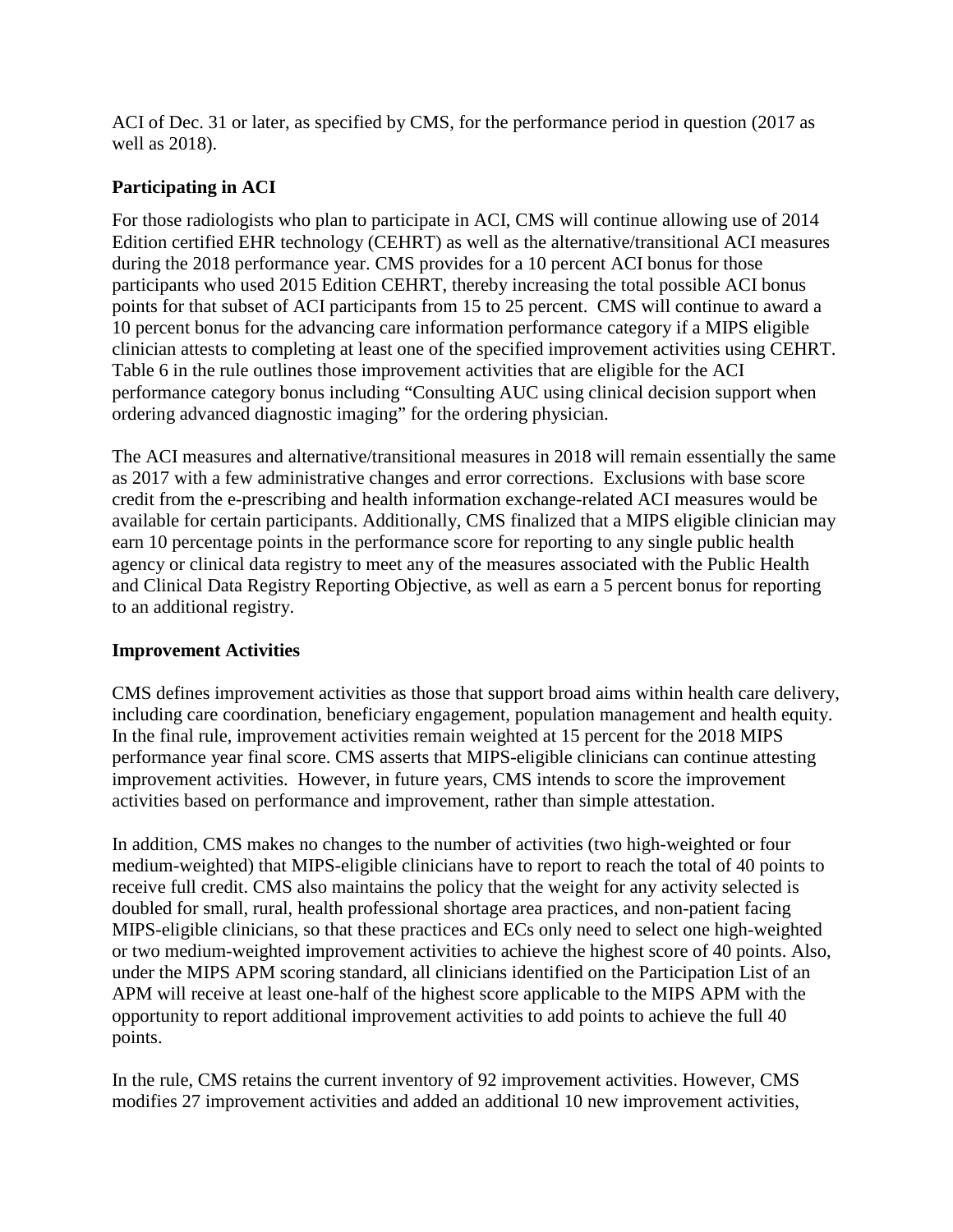including consultation of Appropriate Use Criteria (AUC) when ordering advanced diagnostic imaging. The AUC improvement activity will allow MIPS eligible ordering clinicians to earn a high-weighted improvement activity by attesting that they are using AUC through a qualified clinical decision support mechanism for all advanced diagnostic imaging services ordered. The list of improvement activities with their relative weightings is available on the [QPP website.](https://qpp.cms.gov/mips/improvement-activities) Of relevance to radiologists, several QCDR-based activities continue to be included as mediumweight activities as well as the seven medium-weighted improvement activities that may be obtained by participation in the ACR's Radiology Support Communication and Alignment Network program (R-SCAN).

#### **Cost Performance Category**

Despite the fact that CMS is currently in the development stage for episode-based cost measures and thus will not be in use for 2018, CMS has decide to move forward with assigning a weight of 10 percent to the cost performance category for the 2018 MIPS performance period and 2020 MIPS payment year. The performance in this category will be determined by CMS' internal calculations using total per capita costs for all attributed beneficiaries measure and the Medicare Spending per Beneficiary (MSPB) measure that were used in the 2017 MIPS performance period. Again, CMS will not use the 10 episode-based measures that were adopted for the 2017 MIPS performance period. Rather, CMS is in the process of developing new episode-based measures with significant clinician input and believes it would be more prudent to introduce these new cost measures over time. The first eight draft episode-based cost measures are currently out for field testing until Nov. 20, 2017.

## **Virtual Groups**

#### **Definition of a Virtual Group**

CMS finalized the creation the "virtual group" in order to assist small, rural and independent practices to be able to participate in MIPS. There are two types of practices that can form virtual groups: (1) MIPS-eligible solo practitioners who bill under a single Tax Identification Number (TIN) with a single NPI; and (2) a group with 10 or fewer eligible clinicians. In the virtual group option, two or more of either of these types of practices can voluntarily come together as a group to participate in MIPS. There are currently no proposed restrictions in terms of geography, specialty of the practices, or number of practices that can form a virtual group as long as the criterion for the size of each practice is met. MIPS performance measures for the virtual group will be assessed on the basis of the combined performance of the entire group, payment adjustments will be made on an individual TIN/NPI level. Eligible practices may only be a part of one virtual group. Participation in a virtual group will not change the financial relationship between a clinician and/or group and an entity furnishing health services for the purposes of selfreferral.

There is currently an open election period where any solo practitioner or group of 10 or fewer MIPS eligible clinicians may apply to be part of a virtual group. This period ends Dec. 31, 2017. CMS has also developed a virtual group toolkit of which can be found on their website at [qpp.cms.gov.](http://www.qpp.cms.gov/)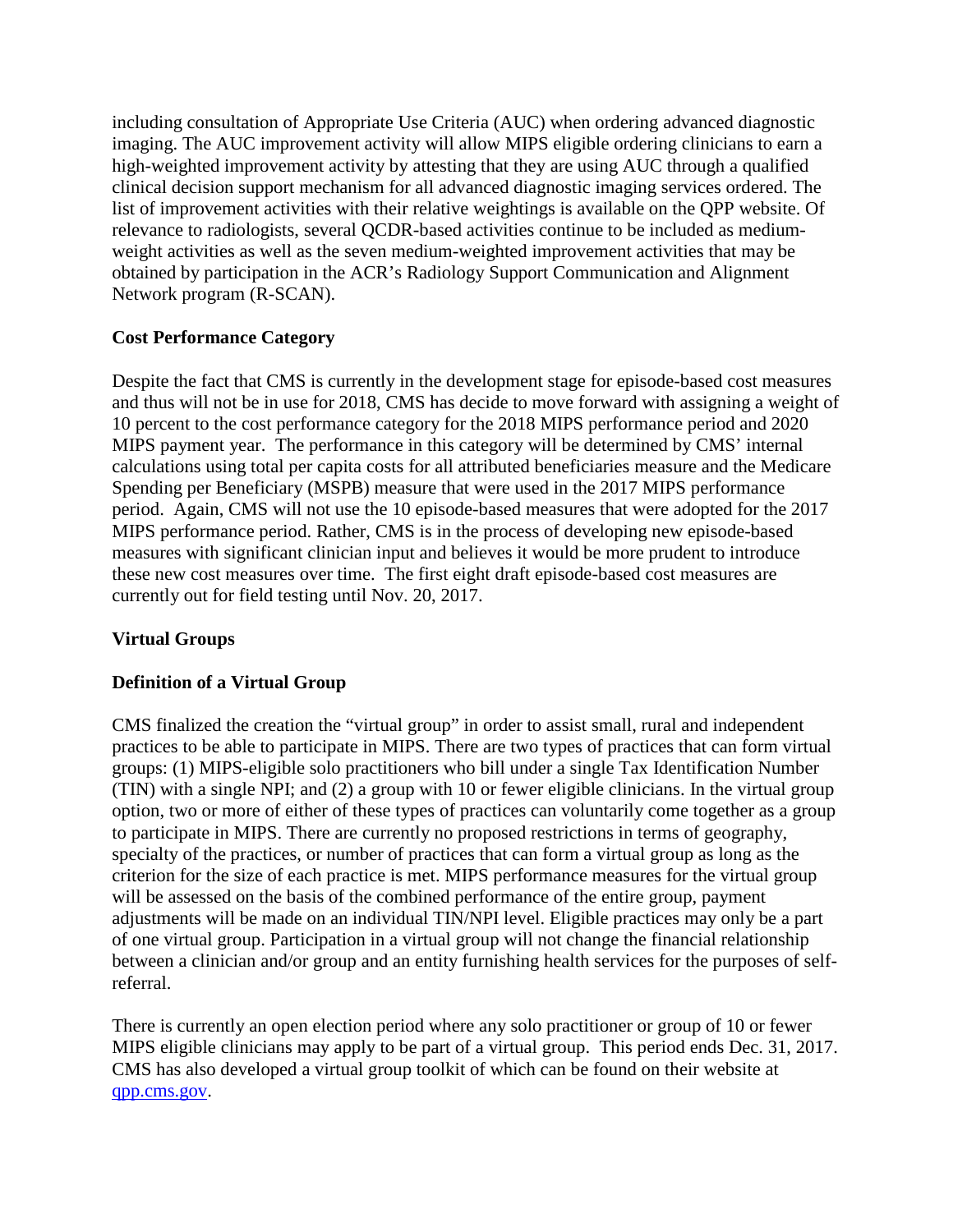#### **Non-patient Facing MIPS-Eligible Clinicians**

In the CY2018 Quality Payment Program (QPP) final rule, CMS maintains the definition of a non-patient facing MIPS-eligible clinician for MIPS as an individual MIPS-eligible clinician that bills 100 or fewer patient-facing encounters and a group that provided more than 75 percent of the NPIs billing under the group's TIN meet the definition of a non-patient facing individual MIPS-eligible clinician during the non-patient facing determination period.

To address the addition of virtual groups for the 2018 MIPS performance year, CMS finalized its proposal to modify the definition of a non-patient facing MIPS eligible clinician to include a virtual group, provided that more than 75 percent of the NPIs billing under the virtual group's TINs meet the definition of a non-patient facing individual MIPS eligible clinician during the non-patient facing determination period. CMS also notes that other previously finalized and proposed policies related to non-patient facing MIPS eligible clinicians would also apply to virtual groups. CMS did not make any policy changes in the final rule to the re-weighting of the advancing care information performance category for non-patient facing MIPS-eligible clinicians. Specifically, MIPS-eligible clinicians and groups who are considered to be nonpatient facing will have their advancing care information performance category automatically reweighted to zero for the 2018 MIPS performance year and future years.

CMS also maintains the policy that the weight for any improvement activity selected is doubled for non-patient facing MIPS-eligible clinicians, so that these practices and ECs only need to select one high-weighted or two medium-weighted improvement activities to achieve the highest score of 40 points to receive full credit for the improvement activities performance category.

CMS did not make any changes to the publication date of the list of patient-facing encounter codes for 2018, which will be posted at <u>app.cms.gov</u> by the end of 2017. In addition, CMS did not make any policy changes to allow stakeholders the opportunity to review and provide feedback on the patient-facing codes through formal notice-and-comment rulemaking rather than sub-regulatory guidance.

#### **Advanced Alternative Payment Models (APMs)**

APMs that meet the criteria to be Advanced APMs provide the pathway through which eligible clinicians, who would otherwise fall under the MIPS, can become Qualifying APM Participants (QPs), thereby earning incentive payments for their Advanced APM participation. QPs who have met a threshold of 25 percent of revenues earned or 20 percent of patients treated through an Advanced APM would be excluded from MIPS for 2018, and receive a 5 percent APM Incentive Payment. This 5 percent bonus is applicable for each year they are QPs beginning in 2019 through 2024.

In the final rule, CMS finalized that for Advanced APMs that start or end during the Medicare QP Performance Period and operate continuously for a minimum of 60 days during the Medicare QP Performance Period for the year, CMS will make QP determinations by using payment or patient data only for the dates that APM Entities were able to participate per the terms of the Advanced APM and not for the full Medicare QP Performance Period. Eligible clinicians who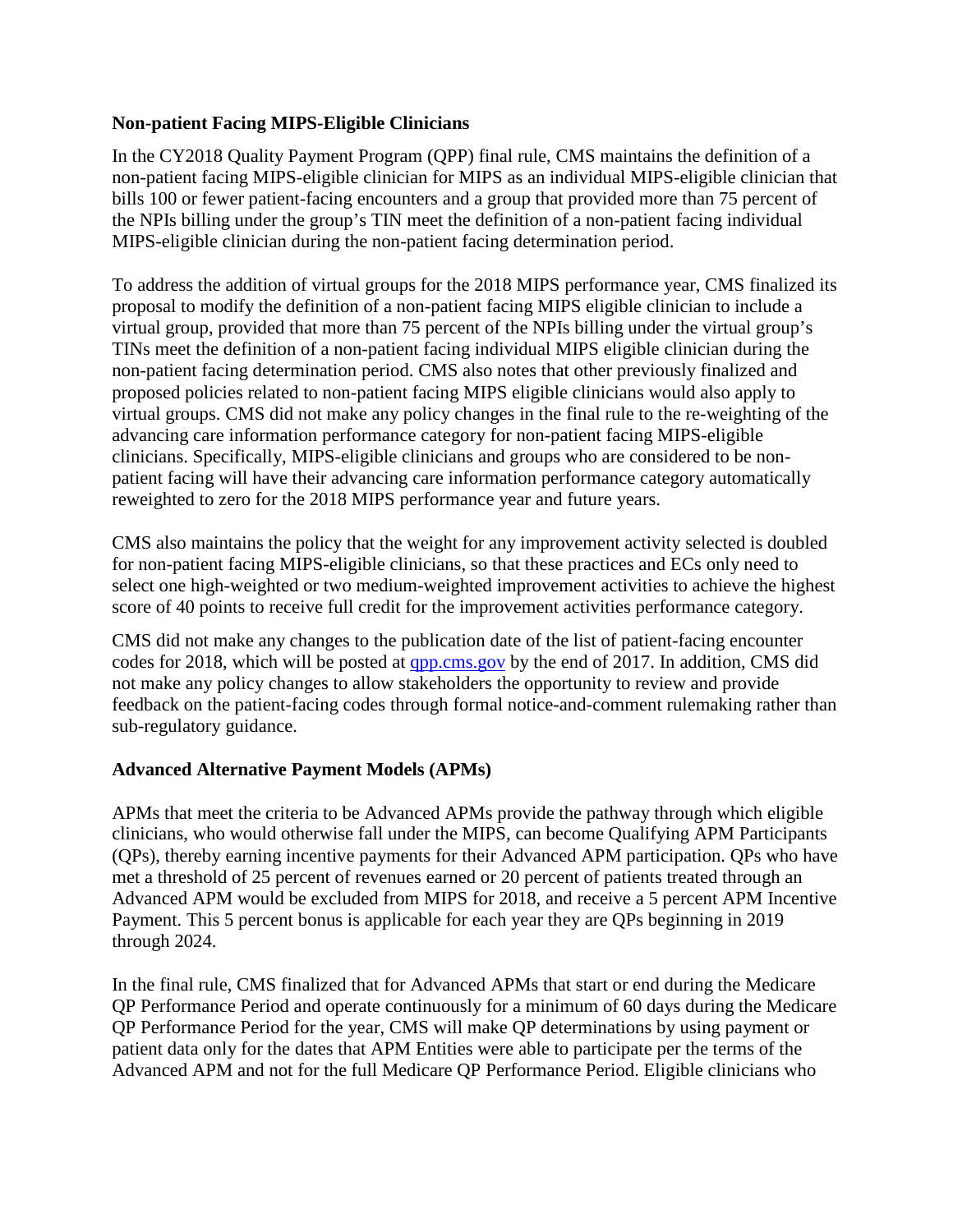participate in Advanced APMs but do not meet the QP or Partial QP thresholds of are subject to MIPS reporting requirements and payment adjustments.

Medicare publishes a list of qualifying Advanced APMs each year. They anticipate that new Advanced APMs will be available for participation in 2018 including the Medicare ACO Track 1 Plus (1+) Model, and expanded participation in current Advanced APMs, such as the Next Generation ACO Model and Comprehensive Primary Care Plus (CPC+) Model. CMS anticipates the amount of QPs to grow in subsequent years of the program and estimates that approximately 185,000 to 250,000 eligible clinicians may become QPs for payment year 2020 based on Advanced APM participation in performance year 2018.

To be considered an Advanced APM the APM **must meet all three of the following criteria:** (1) over 50 percent of its participants must be using CEHRT; (2) The APM must provide for payment for covered professional services based on quality measures comparable to those in the quality performance category under MIPS and; (3) The APM Entities must bear more than nominal amount of financial risk, or be a Medical Home Model.

For QP Performance Periods in 2017 and 2018, the total amount of risk must be equal to at least either 8 percent of the average estimated total Medicare Parts A and B revenue of participating APM Entities (the revenue-based standard); or for all QP Performance Periods, 3 percent of the expected expenditures for which an APM Entity is responsible under the APM (the benchmarkbased standard). CMS finalized its proposal to maintain the generally applicable revenue-based nominal amount standard at 8 percent for 2019 and 2020, however participants in Round 1 of the CPC+ Model (as of Jan. 1, 2017) are exempt from the 50 eligible clinician limit as proposed. CMS will address the revenue-based nominal standard for QP Performance Periods after 2020 in future rulemaking.

CMS finalized policies as to how other payer participation in APMs may be considered in order for QPs to meet their percentage thresholds beginning in 2019. There are a few major differences to be highlighted: 1) To become a QP through the All-Payer Combination Option, an eligible clinician must participate in an Advanced APM with CMS, as well as an Other Payer Advanced APM. 2) Other Payer Advanced APM participation may be identified by information submitted by eligible clinicians, APM entities, and in some cases by payers, including states and Medicare Advantage Organizations. 3) The other payers must meet the same three criteria as Medicare APMs as noted above, and 4) The eligible clinician or the APM Entity must submit information to CMS so that CMS can determine whether the eligible clinician meets the required QP threshold of participation.

In order to provide eligible clinicians with the most opportunities to attain QP status and in response to concerns raised by commenters, CMS did not finalize its proposal to conduct all QP determinations under the All-Payer Combination Option at the individual eligible clinician level, rather CMS finalized a policy that an eligible clinician may request a QP determination at the eligible clinician level, and that an APM Entity may request a QP determination at the APM Entity level. In addition, CMS is requesting comments on whether in future rulemaking, CMS should also add a third alternative to allow QP determinations at the TIN level when all clinicians who have reassigned billing to the TIN are included in a single APM Entity and